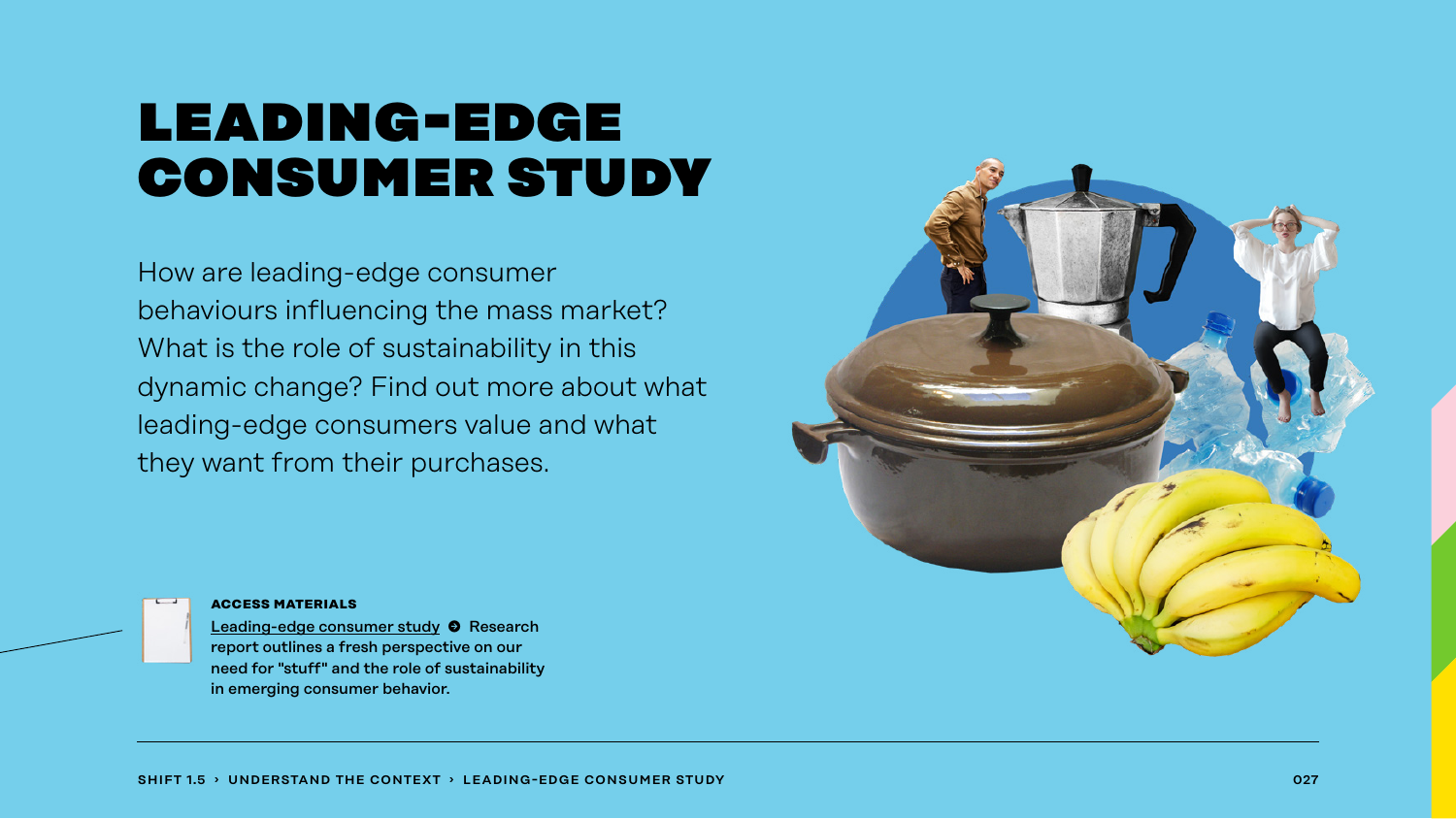# overview

Figuring out what truly makes consumers tick is key to the creation of products that consumers truly desire, as is the best way to communicate these benefits, in the right place at the right time. This research provides insights into the role sustainability plays for consumers.

**A common refrain** is that consumers care about sustainability in surveys, but only about price at the moment of purchase. This study provides some thoughts on how sustainability often plays an important part in creating a well-rounded product.

**The key component** of this study is the identification and extensive observation of a group

of consumers referred to as the "leading edge." The new direction these consumers have taken will become increasingly relevant for the mass market. Their consumption habits create new business opportunities, while simultaneously placing more pressure on established businesses to change and adapt to meet a new set of expectations. ●

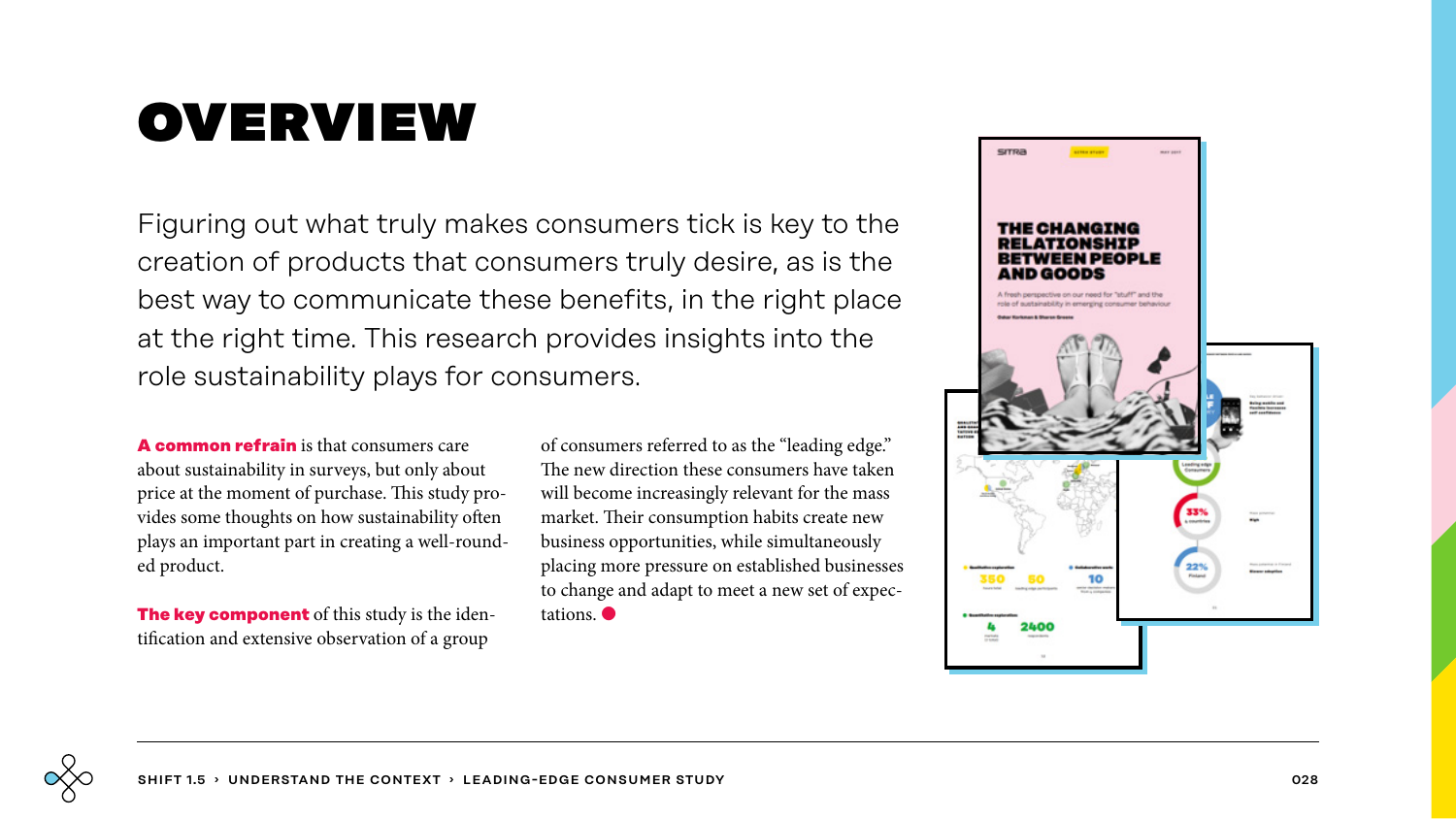# payoffs

1 **A better understanding** of how people value goods today and how goods are likely to be valued in the future assists the positioning of sustainable products in the mass market.

2 **Providing answers** to the question: How are new technologies and business models impacted by the evolution of consumers?

**3 Guidance for businesses** on the future of selling consumer goods and the strategic positioning of sustainability in what a company does and sells. ●

## **Results**

- $\odot$  Dozens of companies and non-profit organisations have used the leading-edge consumer study's findings in their insight and strategy work.
- $\odot$  IKEA, as one of the project participants, has based its renewed sustainability approach on the key findings of this research.